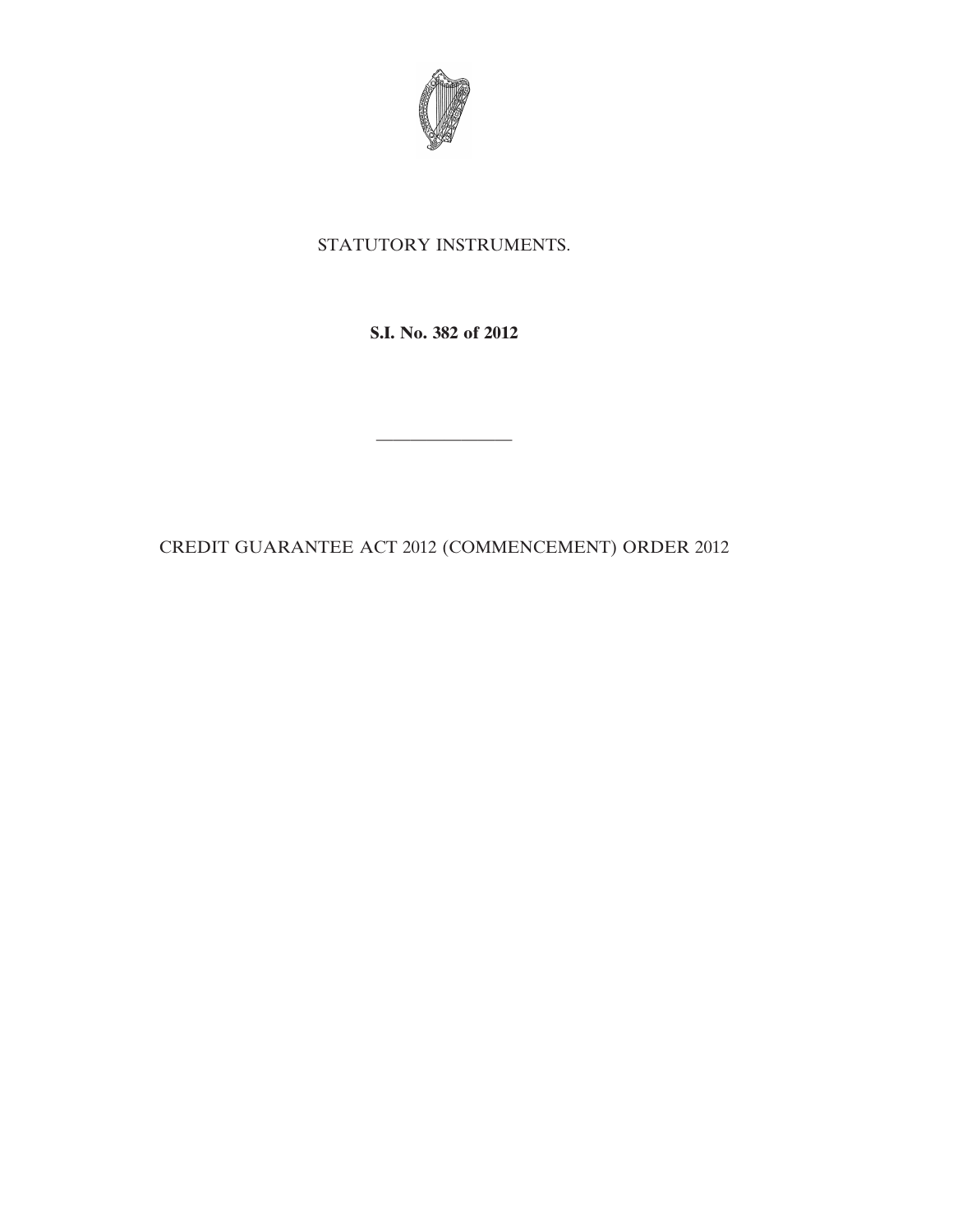## CREDIT GUARANTEE ACT 2012 (COMMENCEMENT) ORDER 2012

I, RICHARD BRUTON T.D., Minister for Jobs, Enterprise and Innovation, in exercise of the powers conferred on me by section 12(2) of the Credit Guarantee Act 2012 (No. 26 of 2012), hereby make the following order:

1. This Order may be cited as the Credit Guarantee Act 2012 (Commencement) Order 2012.

2. The 30th day of August 2012 is appointed as the day upon which the Credit Guarantee Act 2012 (No. 26 of 2012), shall come into operation.



GIVEN under my Official Seal, 27 August 2012.

> RICHARD BRUTON, Minister for Jobs, Enterprise and Innovation.

*Notice of the making of this Statutory Instrument was published in "Iris Oifigiúil" of* 5*th October*, 2012.